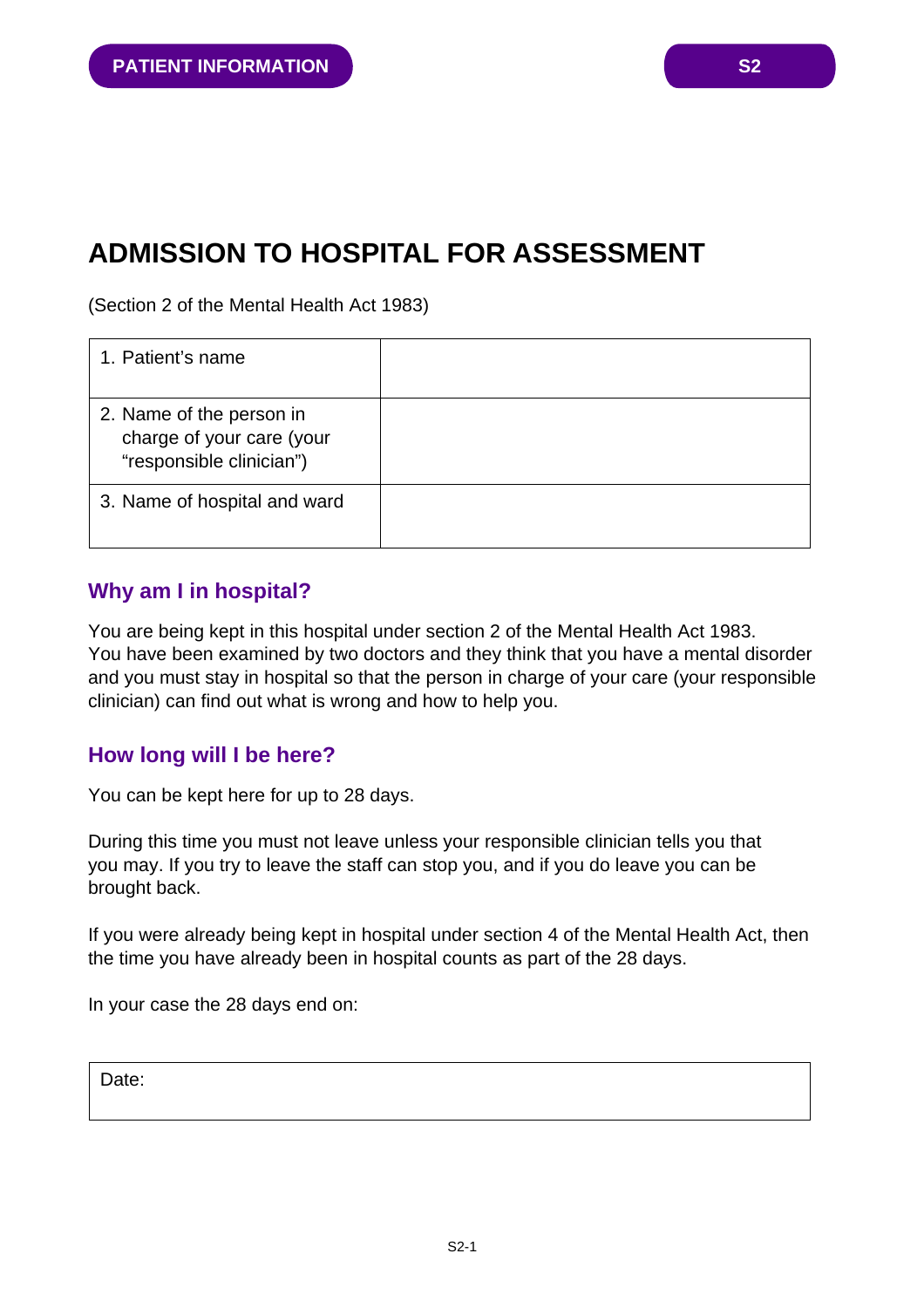Your responsible clinician will tell you if they think you are well enough to leave hospital. This could be at any time during the 28 days.

Your responsible clinician may decide that you need to be in hospital for longer than 28 days, in which case you may be kept in hospital under section 3 of the Mental Health Act instead. They must make this decision before the 28 days are up. If this happens, you will be given another leaflet that explains what it means.

# **What treatment will I be given?**

Your responsible clinician and other members of staff will talk to you about any treatment they think you need. In most cases you will have to accept their advice.

There are different rules for some special treatments, like electro-convulsive therapy (ECT). If the staff think you need one of these special treatments, the rules will be explained to you and you will be given another leaflet.

# **Can I appeal?**

Yes, you can appeal against the decision to keep you in hospital under section 2.

To do this, you can ask the Hospital Managers to let you leave. You can do this at any time. The Hospital Managers are a special committee of people set up within the hospital to decide whether people should be kept in hospital. They may want to talk to you before deciding whether to let you leave.

You can write to the Hospital Managers at:

Or you can ask a member of staff to help you contact the Hospital Managers.

Your nearest relative can also write to the Hospital Managers to say that they want you to be allowed to leave hospital. This leaflet explains further down who your nearest relative is. If your nearest relative does this, the Hospital Managers must let you leave within 72 hours unless your responsible clinician tells them you might be a danger to yourself or other people if you are allowed to leave. If this happens, it will be another six months before your nearest relative will be able to tell the Hospital Managers again that they want you to leave, if you are still being kept in hospital then.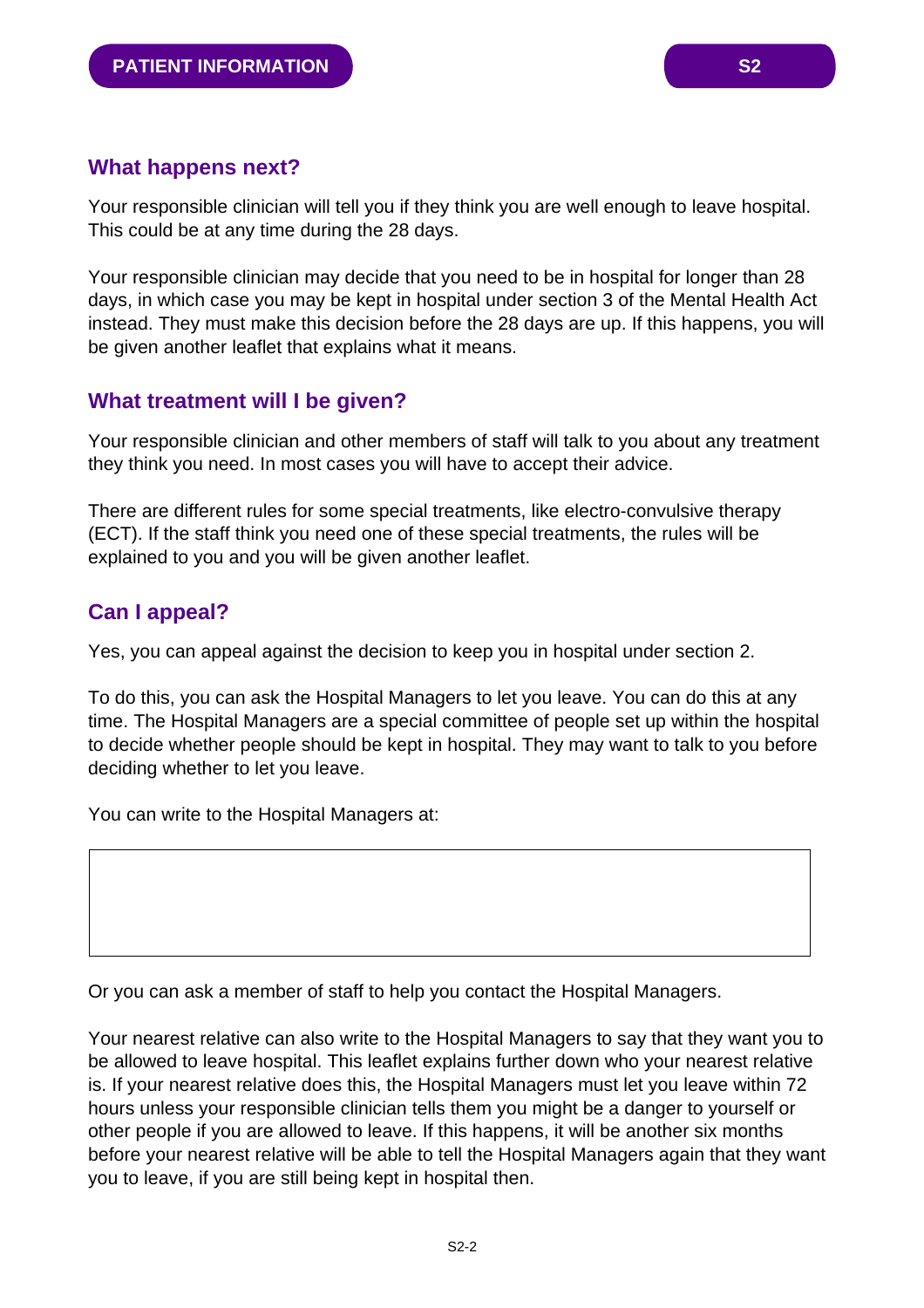You can also ask a Tribunal to say you should no longer be kept in hospital. You can only do this during the first 14 days of the 28 days you can be kept in hospital.

# **What is a Tribunal and what happens?**

The Tribunal is an independent panel which can decide whether you should be allowed to leave the hospital. It will hold a meeting with you and with staff from the hospital who know you. This meeting is called a "hearing". You can ask someone else to come to the hearing to help you, if you want. Before the hearing, the members of the Tribunal will read reports from the hospital about you and your care. One of the members of the Tribunal will also come to talk to you.

If you want to apply to the Tribunal you can write to:

The Tribunals Service PO BOX 8793 5th Floor Leicester LE1 8BN Tel. 0845 2232022

You can ask a solicitor to write to the Tribunal for you and help you at the hearing. The hospital and the Law Society have a list of solicitors who specialise in this. You will not have to pay for help from a solicitor with this. It is free of charge under the Legal Aid scheme.

# **Help from an independent mental health advocate**

You are entitled to help from an independent mental health advocate if you want it. These advocates are independent of people involved in your care. They can help you get information about your care and treatment, why you are being kept in hospital, what it means and what your rights are. They can come to see you and help you understand what you are told by people involved in your care and treatment. If you want, they can help you talk to these people or they can talk to them for you. They can also help you with the Tribunal.

You can contact the independent mental health advocacy service yourself. There should be a telephone where you can contact the advocacy service and talk to them in private. You can ask a member of staff where this telephone is.

The telephone number for the advocacy service is: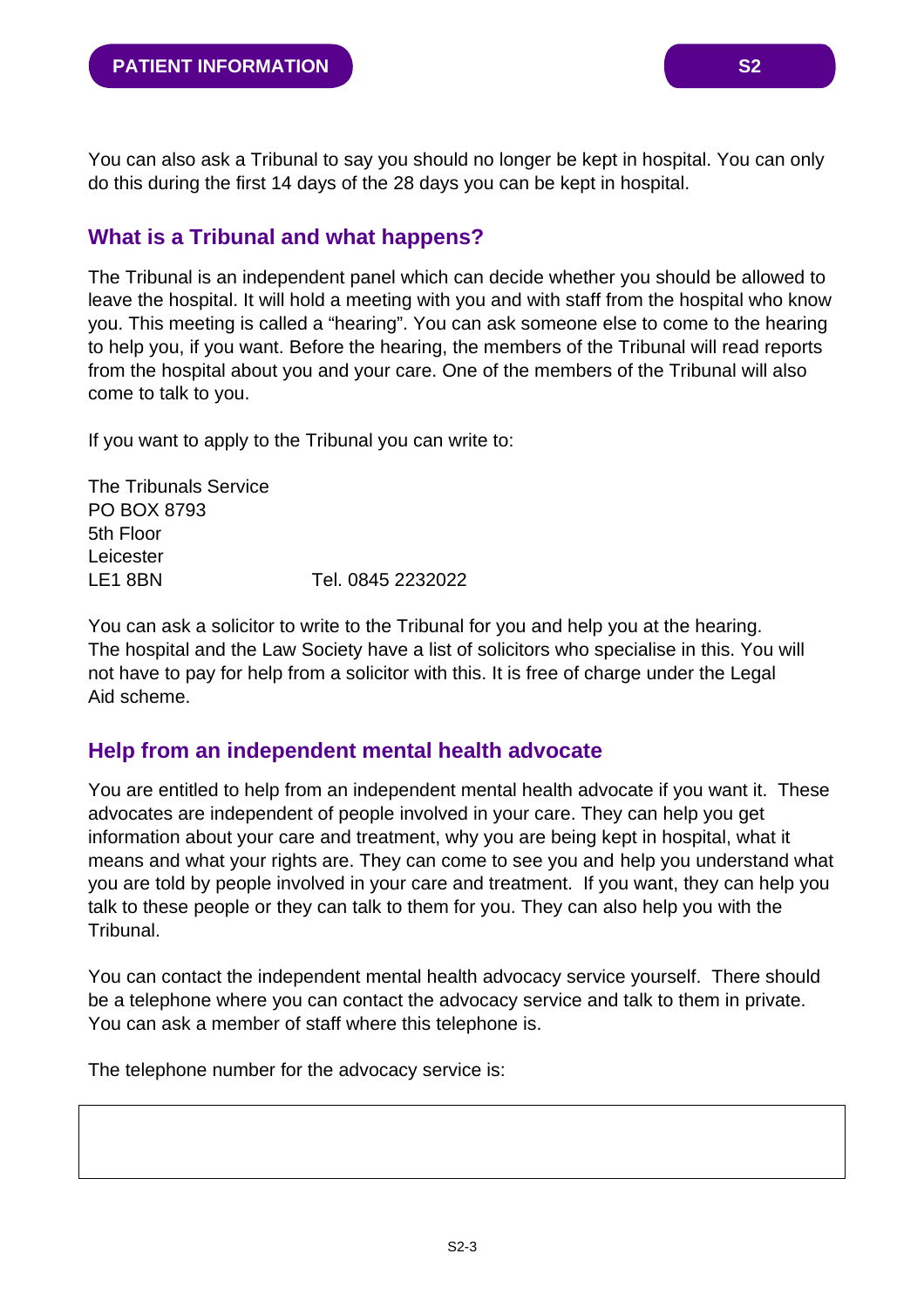If you do not want to contact the advocacy service yourself, you can ask a member of staff to contact the advocacy service for you. You can also ask your nearest relative to contact the advocacy service for you.

#### **Letting your nearest relative know**

A copy of this leaflet will be given to the person the Mental Health Act says is your nearest relative.

There is a list of people in the Mental Health Act who are treated as your relatives. Normally, the person who comes highest in that list is your nearest relative. The hospital staff can give you a leaflet which explains this and what rights your nearest relative has in connection with your care and treatment.

In your case, we have been told that your nearest relative is:

If you do not want this person to receive a copy of the leaflet, please tell your nurse or another member of staff.

#### **Changing your nearest relative**

If you do not think this person is suitable to be your nearest relative, you can apply to the County Court for someone else to be treated as your nearest relative instead. The hospital staff can give you a leaflet that explains this.

#### **Your letters**

All letters sent to you while you are in hospital will be given to you. You can send letters to anyone except someone who has said they do not want to get letters from you. Letters to these people can be stopped by the hospital staff.

#### **Code of Practice**

There is a Code of Practice that gives advice to the staff in the hospital about the Mental Health Act and treating people for mental disorder. The staff have to consider what the Code says when they take decisions about your care. You can ask to see a copy of the Code, if you want.